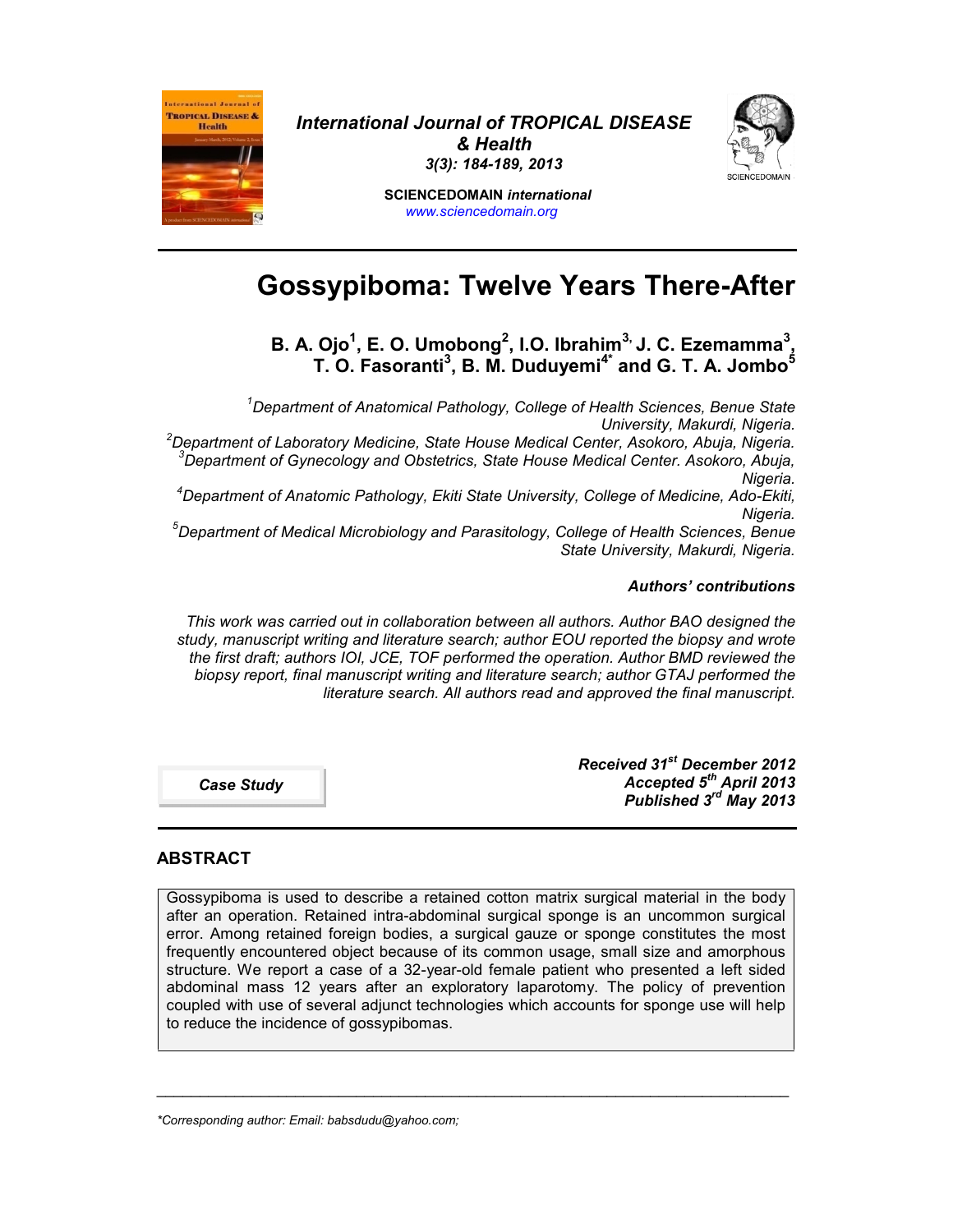*Keywords: Surgical sponges; laparotomy; foreign bodies; prevention and control.*

#### **1. INTRODUCTION**

Gossypiboma, an iatrogenic but avoidable complication of surgery refers to a retained cotton matrix surgical material after surgery.

Incidence of retained surgical sponge occurs at a one per 100 and one in 3000 operations [1,2]. It leads to considerable morbidity and at times even mortality. It may be associated with a bowel perforation and or penetration by the foreign body, which can be diagnosed preoperatively by a CT scan [3]. The authors report a case of gossypiboma as a cause of persistent postsurgical pain highlighting the surgical policy of prevention as being far more important than cure.

### **2. CASE REPORT**

A 32 years old woman first presented with one-week history of low back pain with suprapubic pain associated with whitish vaginal discharge. She underwent an exploratory laparotomy for left sided adnexal mass performed at another medical facility in the year 2000. Vital signs were normal. Colposcopic examination reveals a caseous discharge around an open cervix and bimanual palpation revealed a bulky uterus resembling an 18 week gestational size and a solitary firm mass posterior to the uterus measuring 5cm by 4cm. An exploratory laparotomy for left sided adnexal mass was performed. Intra operative findings included numerous adhesions between intestinal loops and an encapsulated surgical gauze measuring 5cm by 5cm by 4cm (Figs. 1 and 2). Histological sections showed well formed granulomas surrounded by rim of lymphocytes; eosinophilic materials and numerous foreign body giant cells in keeping with foreign body associated chronic granulomatous inflammatory reaction (Fig. 3). Patient responded well to post-operative management. The hospital where the original surgery was done was informed to facilitate initiation of preventive steps.



**Fig. 1. Intraoperative photograph showing the retained surgical sponge being removed**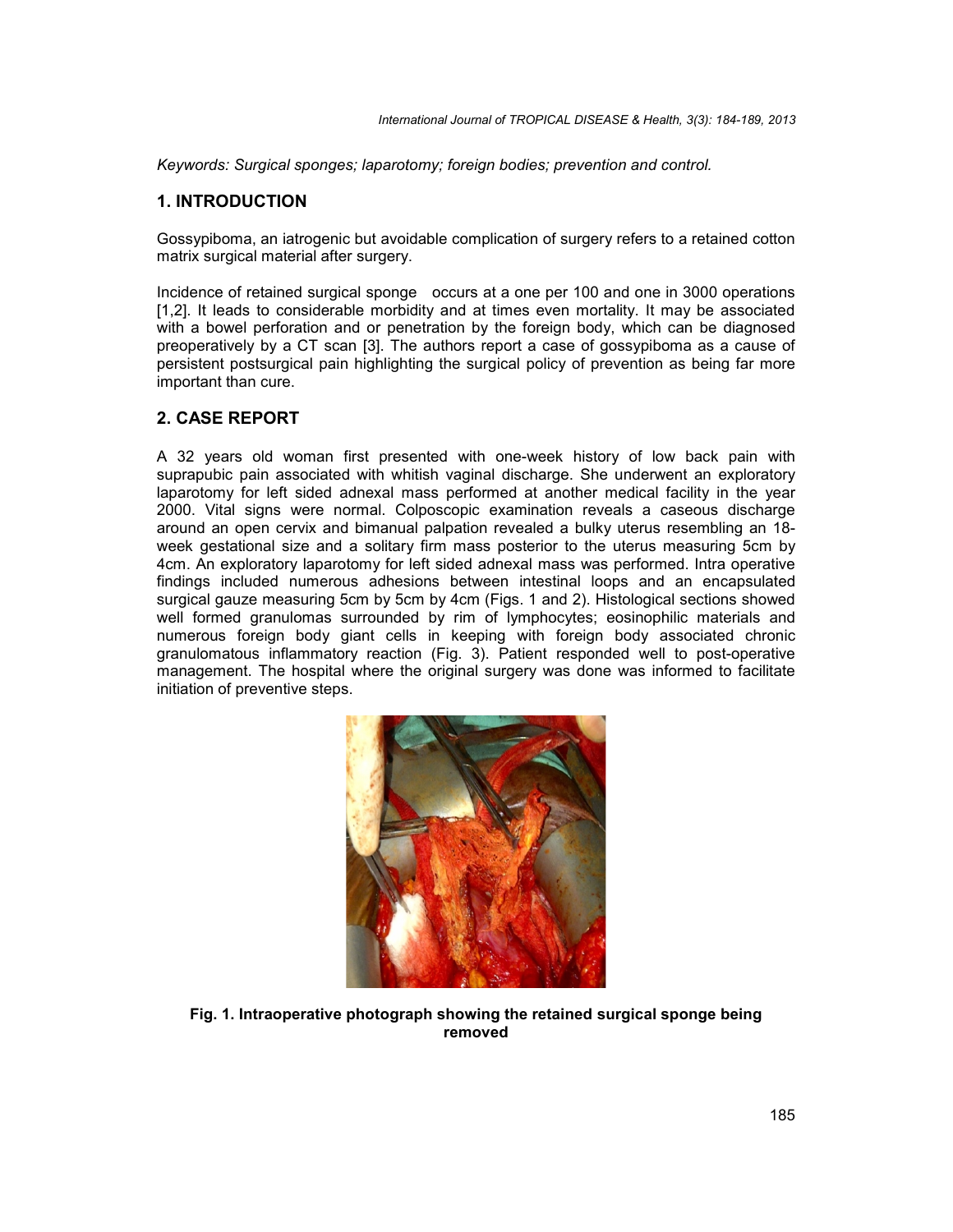*International Journal of TROPICAL DISEASE & Health, 3(3): 184-189, 2013*



**Fig. 2. Gossypiboma grasped by clamps**



### **Fig. 3. Histologic section showing foreign body granulomatous inflammation (x100)**

### **3. DISCUSSION**

A surgical sponge is the most common type of retained foreign body [4] because of its common usage, small size and amorphous structure. It derived its name gossypiboma from Latin "gossypium" (cotton) and Swahili "boma" (place of concealment).

The true incidence of this condition may not be accurately known as surgeons may not report these events for fear of litigation and adverse publicity.

Reported age range for patients with this condition was 6-92years [4]. Our patient age was 32 years. Average discovery time equaled 6.9 years (SD 10. 2 years) with a median (quartiles) of 2.2 years (0.3-84 years). This patient presented symptoms 12 years after an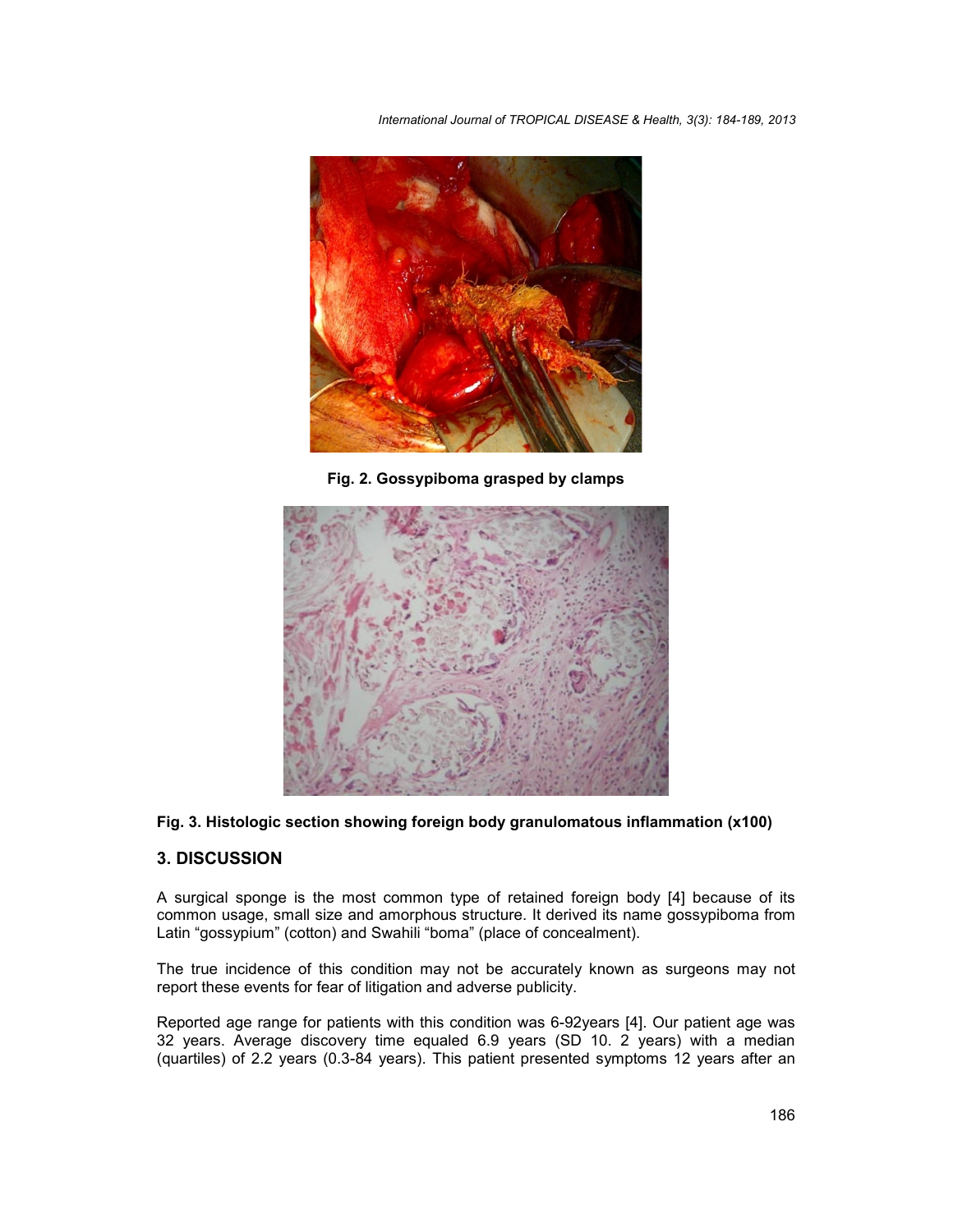abdominal surgery. The abdominal cavity is the most common site for retained surgical sponge (56%), followed by pelvic (18%), and thorax (11%). This present case "follows the rule" since the Gossypiboma was diagnosed in the abdomen.

Pain/irritation (42%), palpable mass (27%) and fever (12%) were leading signs and symptoms [5]. The patient of this case report presented a painful hypogastric abdominal mass resembling a 18-week- gestational uterus The possibility of a retained foreign body should always be taken into account in the differential diagnosis of any post-operative patient who present with pain, infection or palpable mass [4]. The first diagnostic modality to rule it out should be a computed tomography (CT) scan. MRI features can be confusing because the radiopaque marker is not magnetic or paramagnetic [4,6]. The identification of a sponge during the intraoperative period by plain abdominal or thoracic radiography may be difficult. The surgical sponges markers may become twisted or folded and present an unusual image [7]. Also radiopaque markers inside the sponge have been misinterpreted as calcifications, intestinal contrast materials, wire, or surgical clips [6]. Gossypiboma is seen following abdominal, pelvic and thoracic surgeries.

The retained surgical sponge triggers two biological responses, namely: aseptic fibrinous responses due to foreign body granuloma; or exudative reaction leading to abscess formation [6]. Migration of retained sponge into bowel is rare but do occur when compared to abscess formation and occur as a result of inflammation of the intestinal wall that evolves to necrosis [5,8,9].

Treatment of gossypiboma is the surgical removal usually through the previous operative site, but endoscopic or laparoscopic approaches may be attempted [10]. A possible complication, to bear in mind, during surgery for removal of the retained foreign body is bowel perforation, which may be missed.

The leading point in the treatment of gossysbiomas is the surgical policy and prevention. The universal guidelines as stated by the American College of Surgery [11] in October 2005 should be strictly followed. Only radio-opaque sponges should be used, with accurate sponge counts performed before the procedure and after the procedure. Although human errors cannot be completely avoided [12], several adjunct technologies are under development for supporting surgical teams in performing counts and reducing instances of lost or retained sponges. These include the barcode system, which accounts for sponges based on affixed two –dimensional matrix [13]. Two additional technologies embed electronic chips within sponges: the electronic article surveillance (EAS) system, which uses magneto mechanical technology [14]; and radiofrequency identification (RFID) microchips, which receives signals sent by a wand like handheld scanner and respond with unique identification code [15]. This newer technologies coupled with continuous medical training and strict adherence to rules of the operation room should reduce the incidence of gossypiboma.

### **CONSENT**

All authors declare that 'written informed consent was obtained from the patient for publication of this case report and accompanying images.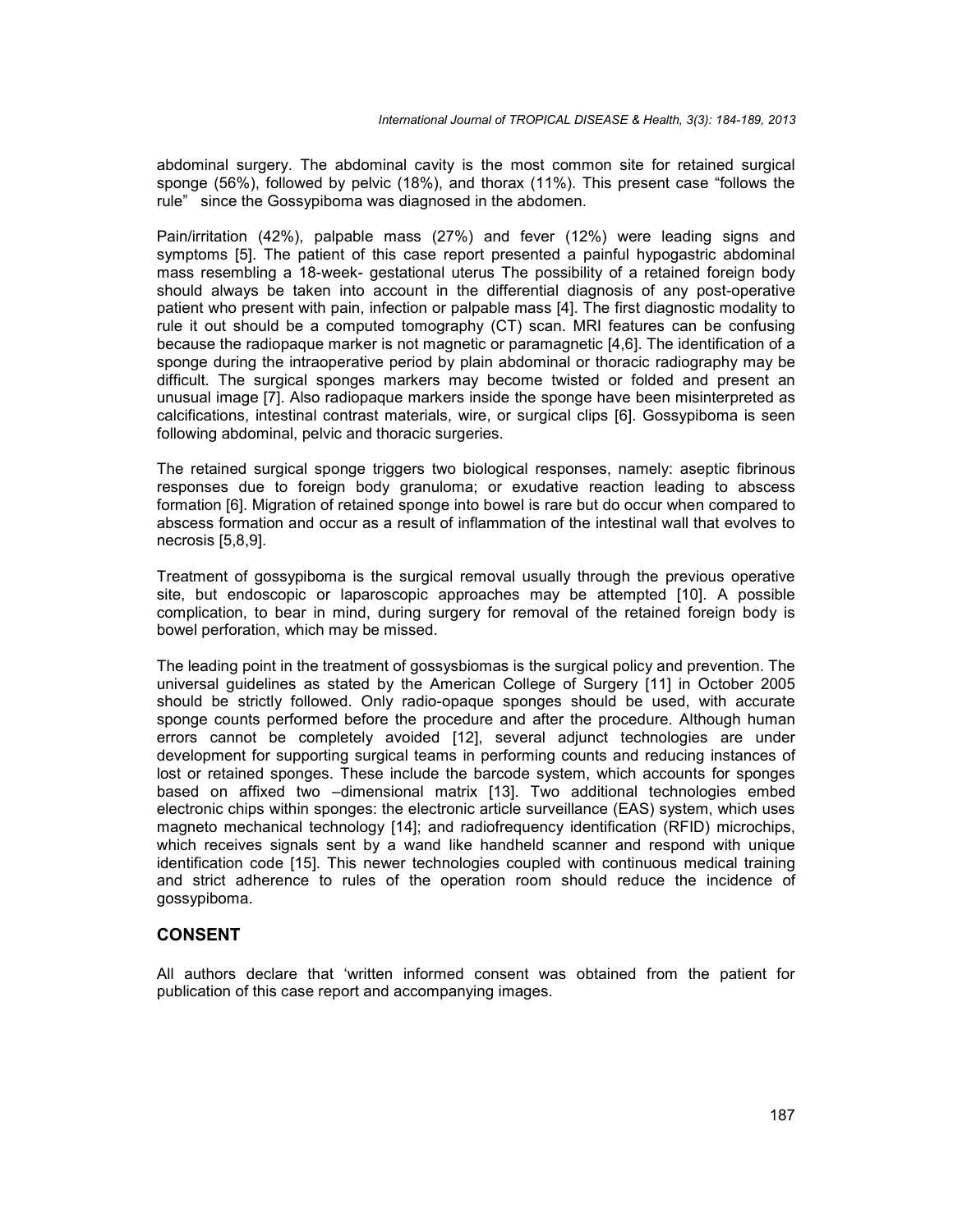## **ETHICAL APPROVAL**

Not applicable.

### **ACKNOWLEDGMENT**

The authors acknowledge the support of the staff of State House Medical Center, Asokoro, Abuja, Departments of Obstetrics and Gynecology and Laboratory Medicine.

### **COMPETING INTERESTS**

Authors have declared that no competing interests exist.

### **REFERENCES**

- 1. Patil KK, Patil SK, Gorad KP, Panchal AH, Arora SS, Gautam RP. Intralumina migration of surgical sponge: Gossypiboma. Saudi J Gastroenterol. 2010;16:221-2.
- 2. Campos FPF, Franco F, Maximiano L, Martinês, JAS, Felipe-Silva AS. An iron deficiency anemia of unknown cause: a case report involving gossypiboma. Clinics (Sao Paulo). 2010;65(5):555–558.
- 3. Abdul HM. Quraishi. Beyond a Gossypiboma. Case Reports in Surgery*.* 2012;2012:1- 2.
- 4. Ali Aminiam. Gossypiboma: a case report. Case J. 2008:1(1):220.
- 5. Mohinder K. Malhotra. Migratory surgical Gossipiboma- cause of iatrogenic perforation: case report with review of literature. Nigeria Journal of Surgery. 2012;1(18)27-29.
- 6. Gibbs VC, Coakley FD, Reines HD. Preventable errors in the operating room: retained foreign bodies after surgery. Curr Probl Surg. 2007;44:281-337.
- 7. Revezs G, Siddiqi TS, Buchheit WA, Bonitatibus M. Detection of retained surgical sponges: Radiology. 1983;149:411-413.
- 8. Mentes BB, Yilmaz E, Sen M, Kayhan B, Gorgul A, Tatlicioglu E. Transgastric migration of surgical sponge. J. Clin Gastroentrol. 1997;24;55-7.
- 9. Silva CS, Caetano MR, Silva EA, Falco, L, Mutra EF. Complete migration of retained surgical sponge into ileum without sign of open intestinal wall. Arch Gynaecol Ostet. 2001;265:103-4.
- 10. Karahasanoglu T, Unal F, Meimsoglu K. Sahinler I, Atkovar G. Laparoscopic removal of retained surgical instrument. J. Laparoendosc Adv Surg Tech A. 2004;14:241-243.
- 11. American College of Surgeons. Statement on the prevention of retained foreign bodies after surgery. Bull Am Coll Surg. 2005;90:15-6.
- 12. Gibbs VC, Auerbach AD.The retained surgical sponge in Making Health Care Safer. A Critical Analysis of Patient Safety Practices, Evidence Report/Technology Assessment, K.G. Shojania, B.W. Duncan, K.M. McDonald, and R.M. Wachter, Eds., Publication no. 01E058, pp.255-257, Agency for Healthcare Research and Quality, Rockville, MD, USA; 2001.
- 13. Greenberg CC, Diaz-Flores R, Lipsitz SR, et al. Bar-coding surgical sponge to improve safety: a randomized controlled trial. Annals of Surgery. 2008;247(4):612-616.
- 14. Fabian CE. Electronic tagging of surgical sponges to prevent their accidental retention. Surgery. 2005;137(3):298-301.